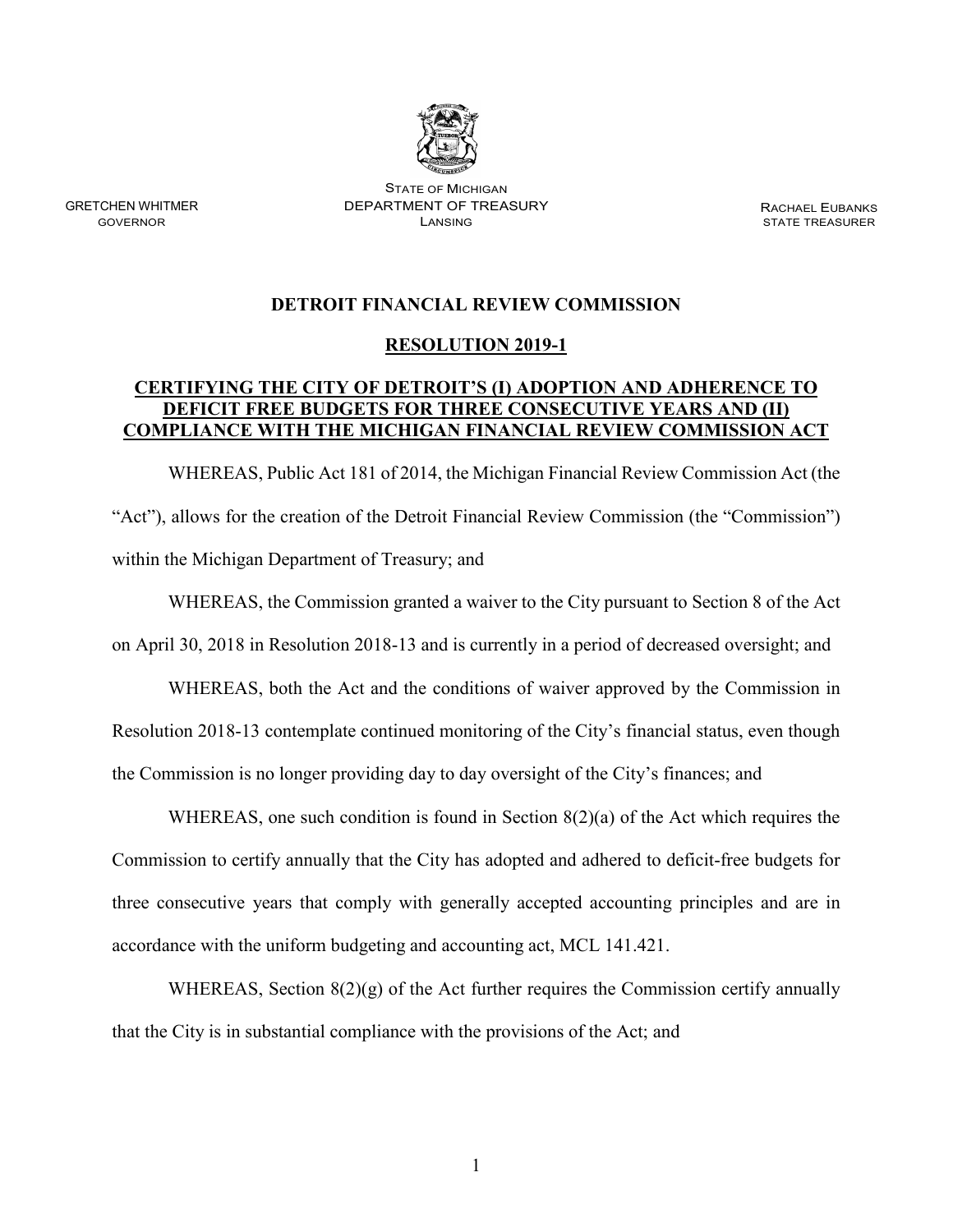WHEREAS, at the Commission meeting on May 20, 2019, documentation of the City's (i) adoption and adherence to deficit free budgets for three consecutive years that comply with generally accepted accounting principles and are in accordance with the uniform budgeting and accounting act, MCL 141.421, and (ii) compliance with the Act since the adoption of Resolution 2018-13, was presented for consideration.

NOW THEREFORE, be it resolved by the Detroit Financial Review Commission as follows:

1. That the Commission hereby certifies that the City has adopted and adhered to deficit free budgets for three consecutive years that comply with generally accepted accounting principles and are in accordance with the uniform budgeting and accounting act, MCL 141.421.

2. That the Commission hereby certifies that the City is in substantial compliance with the provisions of the Act since the adoption of Resolution 2018-13.

3. That the minutes of the Detroit Financial Review Commission meeting at which this Resolution is adopted take notice of the adoption of this Resolution.

4. This Resolution shall have immediate effect.

2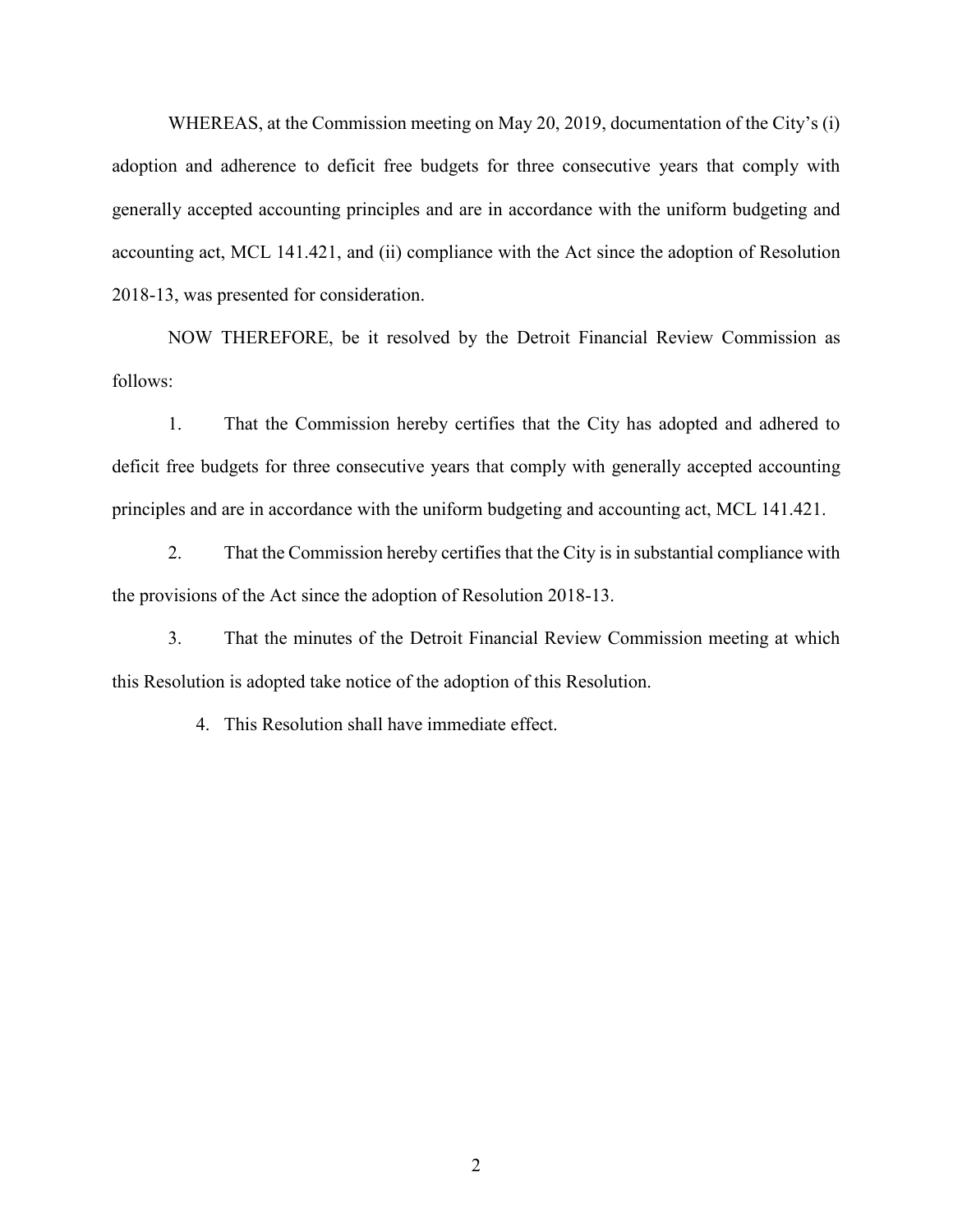

Phone: (313) 628-2535 CITY OF DETROIT

Coleman A. Young Municipal Center 2 Woodward Avenue, Suite 1100 Detroit, MI 48226 Fax: (313) 224-2135 OFFICE OF THE CHIEF FINANCIAL OFFICER E-Mail: [OCFO@detroitmi.gov](mailto:OCFO@detroitmi.gov) 

> **CFO MEMORANDUM NO. 2019-101-008**

 $\bigcap$   $\ell$   $\Lambda$ **TO:** Detroit Financial Review Commission **FROM:** David P. Massaron, Chief Financial Officer, City of Detroit **SUBJECT:** Certification that the City has met the Waiver Conditions in PA 181, Section 8(2) **DATE:** June 5, 2019

- 1. AUTHORITY
	- 1.1. State of Michigan Public Act 181, Section 8(1) states the FRC shall, by resolution, waive the oversight requirements designated in Sections 6 and 7 of PA 181 if certain conditions are met as provided in Section 8(2) of PA 181.
- 2. OBJECTIVE
	- 2.1. To verify that the City has met all the waiver conditions in Section 8(2) of PA 181.
- 3. PURPOSE
	- 3.1. To certify that, to the best of my knowledge, the statements in Section 5 of this Memorandum are true and accurate, and to transmit the certification to the FRC.
- 4. SCOPE
	- 4.1. This Memorandum is intended solely to verify that the City has met the waiver conditions of Section 8(2) of PA 181.
- 5. STATEMENT
	- 5.1. In accordance with Section 8(2) of PA 181, the City has met the following conditions:
		- 5.1.1. Adopted and adhered to deficit-free budgets for 3 consecutive years that comply with generally accepted accounting principles and are in accordance with the uniform budgeting and accounting act, 1968 PA 2, MCL 141.421 to 141.440a.
		- 5.1.2. Both of the following conditions related to municipal securities:
			- 5.1.2.1. All municipal securities or debt obligations sold by or for the benefit of the City in the general public market during the immediately preceding fiscal year and current fiscal year satisfied the capital and other financial requirements of the City during that period.
			- 5.1.2.2. There is a substantial likelihood that municipal securities or debt obligations can be sold by the City in the general public market during the remainder of the current fiscal year and the immediately succeeding fiscal year in amounts sufficient to substantially satisfy all of the capital and other financial requirements of the City during those periods in accordance with the City's financial plan, as applicable.
		- 5.1.3. Financial plan projects a balanced budget for the current and succeeding 3 fiscal years using generally accepted accounting principles and in accordance with the